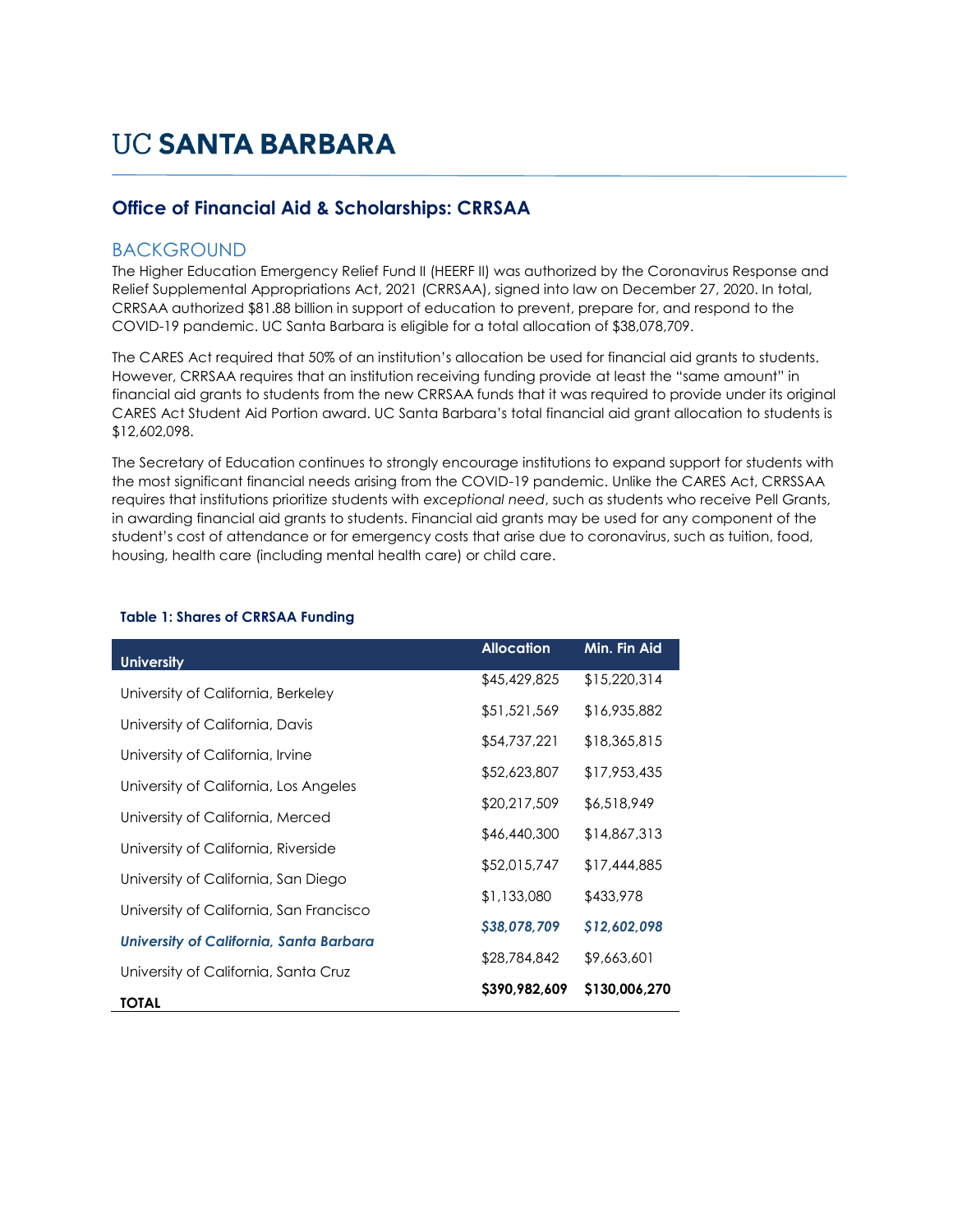## University of California Office of the President Guidance as of May 24, 2021

The UC Office of the President issued the following guidance for the financial aid portion of the CRRSAA. This guidance reflects the University's current understanding of federal intent and is separated into sections: Guidance which mirrors the CARES Act and that which differs.

The UC Office of the President will help coordinate the sharing of information between campuses and with outside stakeholders. UCOP will not be involved in the allocation of the funding, which will come from the US Department of Education. Campuses are encouraged to work with the Office of the President on summarizing their plans, as well as on future reporting requirements to ensure systemwide coordination for both state and federal policymakers.

## **Guidance Similar to CARES Act**

- Ensuring that students can continue to make progress towards graduation despite financial and other challenges created by the COVID-19 pandemic should be the overarching goal of campuses' plans.
- As with CARES Act, the campus Financial Aid Office will be in the best position to administer in compliance with existing and forthcoming regulations.
- UC Financial Aid Offices are requested to consult with other key leaders on campus, including the Graduate Division, Basic Needs Centers and campus Associated Students, as they develop their process and plans, although not on individual awarding decisions.
- Campuses continue to make myriad decisions about COVID-19 and therefore need flexibility as they develop their local emergency grant funding to meet the needs of their students. In general, the plans should reflect the following principles:
	- o Efficient Delivery: Campuses should prioritize delivery in Spring and, if necessary, Summer 2021. Additional funding is anticipated for future terms.
	- o Equity: Campuses may provide broad-based support (e.g., a base award to all students), but are also encouraged to provide additional support to groups that may require additional assistance (e.g., low-income, parenting students).
	- o Direct Emergency Grant Payments: The Department's guidance is clear that funds should be delivered directly to students, not to pay for past due bills, to reimburse prior expenditures by the campus (e.g., to pay back the campus for purchased laptops), or to replace lost wages.
	- o Beyond the Cost of Attendance: The Department also has made it clear that this funding can be made available to students without regard to the normal total cost of attendance limits.
	- o Disaster Emergency Relief: The IRS released guidance in late 2020 clarifying that the payments of disaster relief are not reportable on the 1098-T.

## **Guidance Unique to CRRSAA: Emphasis on Exceptional Financial Need**

The CRRSAA guidance from the Department of Education places much more emphasis on the needs faced by recipients. Below is a quote from Question 8, Page 5 of the Q & A:

Unlike the CARES Act, the CRRSAA requires that institutions prioritize students with exceptional *need, such as students who receive Pell Grants, in awarding financial aid grants to students.*  However, students do not need to be only Pell recipients or students who are eligible for Pell *grants… Institutions should carefully document how they prioritize students with exceptional need in distributing financial aid grants to students, as the Department intends to establish reporting requirements regarding the distribution of financial aid grants to students consistent with section 314(e) of CRRSAA.*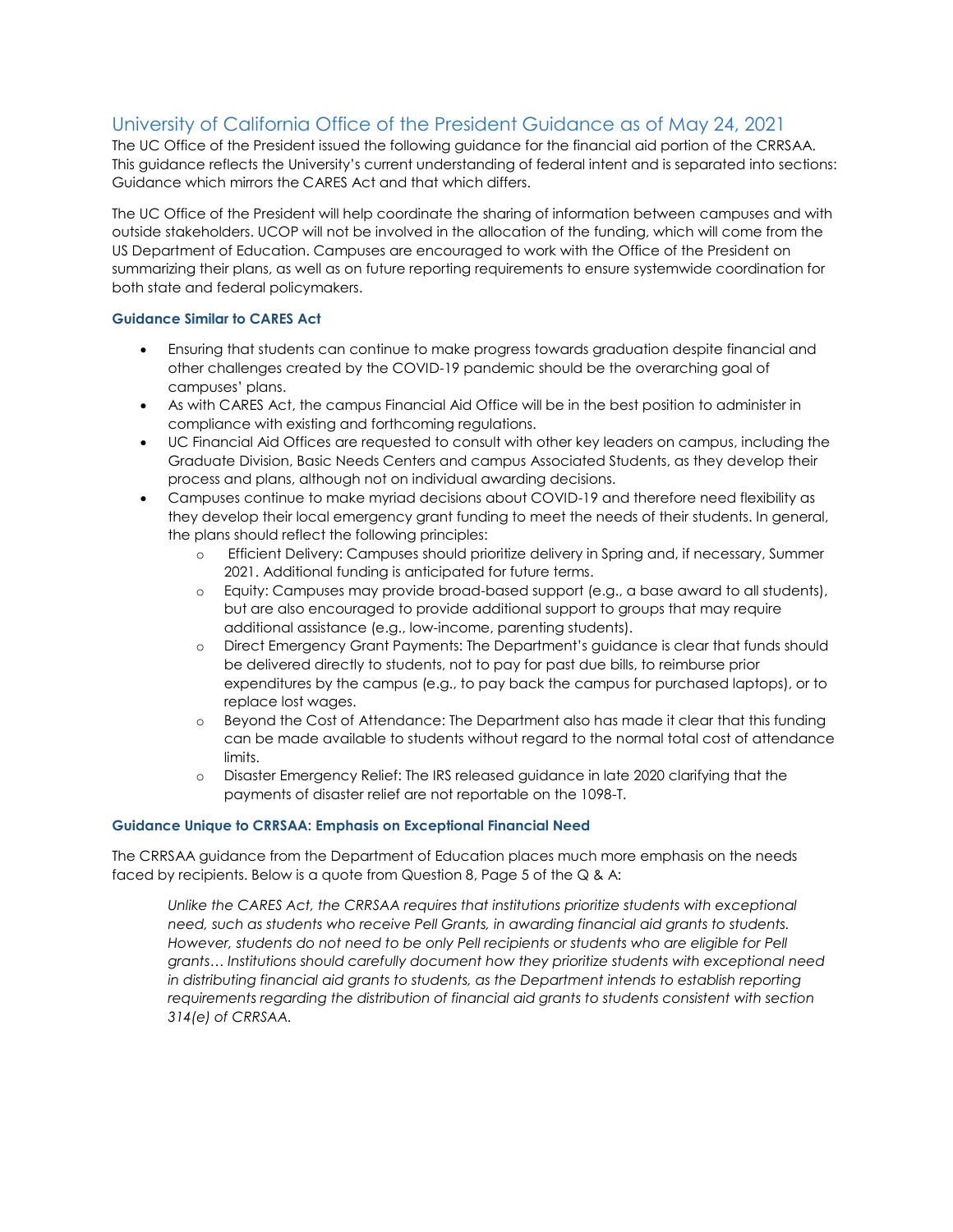UC campuses awarded CARES Act funding to undergraduate students in a way that is consistent with the "exceptional need" above, providing tiered awards based on their Expected Family Contribution or status as parenting students.

However, some campuses provided CARES funds to graduate students without a Free Application for Federal Student Aid (FAFSA) as long as they signed an affidavit that they would otherwise have qualified as Title IV eligible.

The Office of the President recommends that campuses require CRRSAA recipients either file a FAFSA or California Dream Act Application or develop a robust alternative means of confirming that a student has extraordinary financial need.

#### **Guidance Unique to CRRSAA: Undocumented and International Students**

On May 11, 2021, the Department of Education released revised guidance that pertains to all HEERF funds. Of particular note, the Department clarified that all students are eligible for emergency grants:

8. Question: May undocumented students and international students receive HEERF?

Answer: Yes. The Department's final rule on student eligibility for HEERF states that all students who are or were enrolled in an institution of higher education during the COVID-19 national emergency are eligible for emergency financial aid grants from the HEERF, regardless of whether they completed a FAFSA or are eligible for Title IV. That includes citizens, permanent residents, refugees, asylum seekers, Deferred Action for Childhood Arrival (DACA) recipients, other DREAMers, and similar undocumented students.

Prior UCOP guidance encouraged campuses to find alternative fund sources to support undocumented and international students given the Department's reluctance to clarify their eligibility before the May 11 release. Given the new guidance, UCOP encourages campuses to provide equivalent support to California's undocumented students, particularly those with demonstrated financial need through the California Dream Act Application.

UCOP strongly recommends that campuses develop an alternative means to assess the financial need of any international students before providing a HEERF emergency grant. For example, campuses could require that international students provide a written narrative with documentation of their financial challenges, including how their circumstances may have changed since filing their I-20. Alternatively, campuses could ask international students to fill out the equivalent of a FAFSA, e.g., using online need analysis calculators.

Furthermore, as the Department emphasizes, priority should be given to domestic students. As the May 11 guidance expands,

International students may also receive HEERF. However, as noted in Questions 11 and 12, institutions must ensure that funds go to students who have exceptional need. The Department encourages institutions to prioritize domestic students, especially undergraduates, in allocating this funding. This includes citizens, permanent residents, refugees, asylum seekers, DACA recipients, other DREAMers, and similar undocumented students.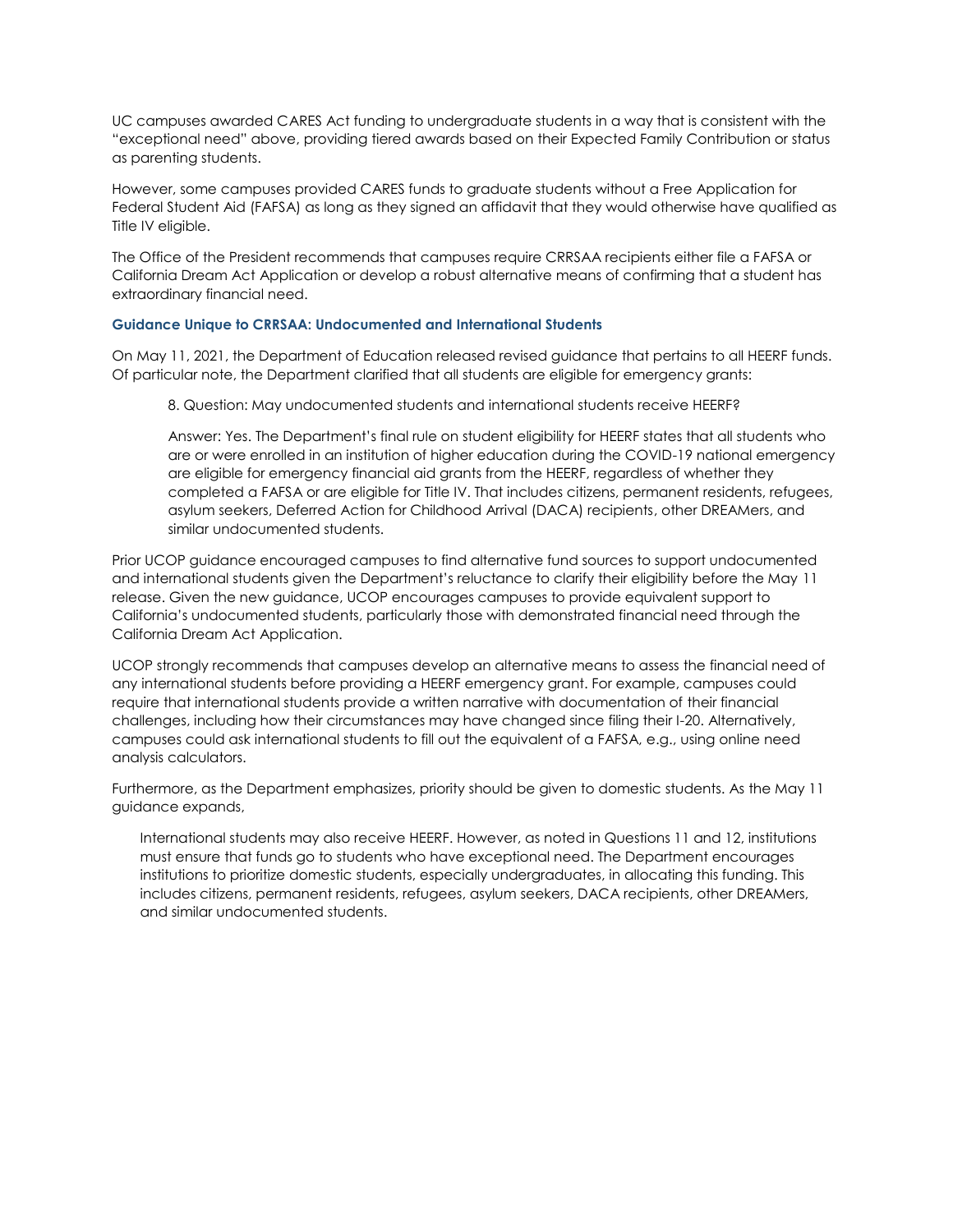## UC Santa Barbara CRRSAA Awarding

#### **Table 1: CRRSAA Emergency Grant Allocation by Enrollment Type.**

| <b>Enrollment Type</b>                | <b>Headcount</b> | %                                  |
|---------------------------------------|------------------|------------------------------------|
| Undergraduate                         | 22,243           | 88.49% of enrolled students        |
| Graduate                              | 2.892            | 11.51% of enrolled students        |
| <b>Total Eligible Students</b>        | 25.135           |                                    |
|                                       |                  |                                    |
|                                       |                  |                                    |
| <b>Total Student Award Allocation</b> | \$12,602,098     |                                    |
| Undergraduate                         | \$11,152,117     | 88.49% of student award allocation |
| Graduate                              | \$1,449,981      | 11.51% of student award allocation |
|                                       |                  |                                    |

## **Table 2: CRRSAA Act Emergency Grants for Undergraduate Students**

| <b>FAFSA Filer Type</b>                  | Headcount | Amount  | <b>Funding</b> |
|------------------------------------------|-----------|---------|----------------|
| <b>Pell Grant Recipients</b>             | 6.968     | \$1000  | \$6,968,000    |
| Targeted Pell Grant Recipients*          | 307       | \$1,250 | \$383,750      |
| <b>Other Grant Recipients</b>            | 3217      | \$650   | \$2,091,050    |
| <b>Targeted Grant Recipients*</b>        | 17        | \$900   | \$15,300       |
| Non-Grant Recipients with Financial Need | 906       | \$450   | \$407,700      |
| <b>Total Funding Disbursed</b>           | 11,415    |         | \$9,865,000    |
| <b>Remaining Balance**</b>               |           |         | \$1,287,117    |

\* Targeted populations received special consideration, including: student parents, formerly incarcerated students, former foster youth, unaccompanied homeless youth, and students with an approved dependency override appeal. These populations received a supplemental amount of \$250

#### **Table 3: CRRSAA Act Emergency Grants for Graduate Students**

|                                              | Headcount | Amount | <b>Funding</b> |
|----------------------------------------------|-----------|--------|----------------|
| <b>CRRSAA Grad Student Broad-Based Grant</b> | 1410      | \$650  | \$916,500      |
| Approved Appeals: CRRSAA Supplemental Grant  | 102       | Varied | \$106,338      |
| <b>Remaining Balance*</b>                    |           |        | S427.113       |

## Email Communication:

## **Undergraduate Students:**

Email#1 – March, 4, 2021

## **Subject: Distribution of COVID CRRSAA Grants to Eligible UCSB Undergraduates**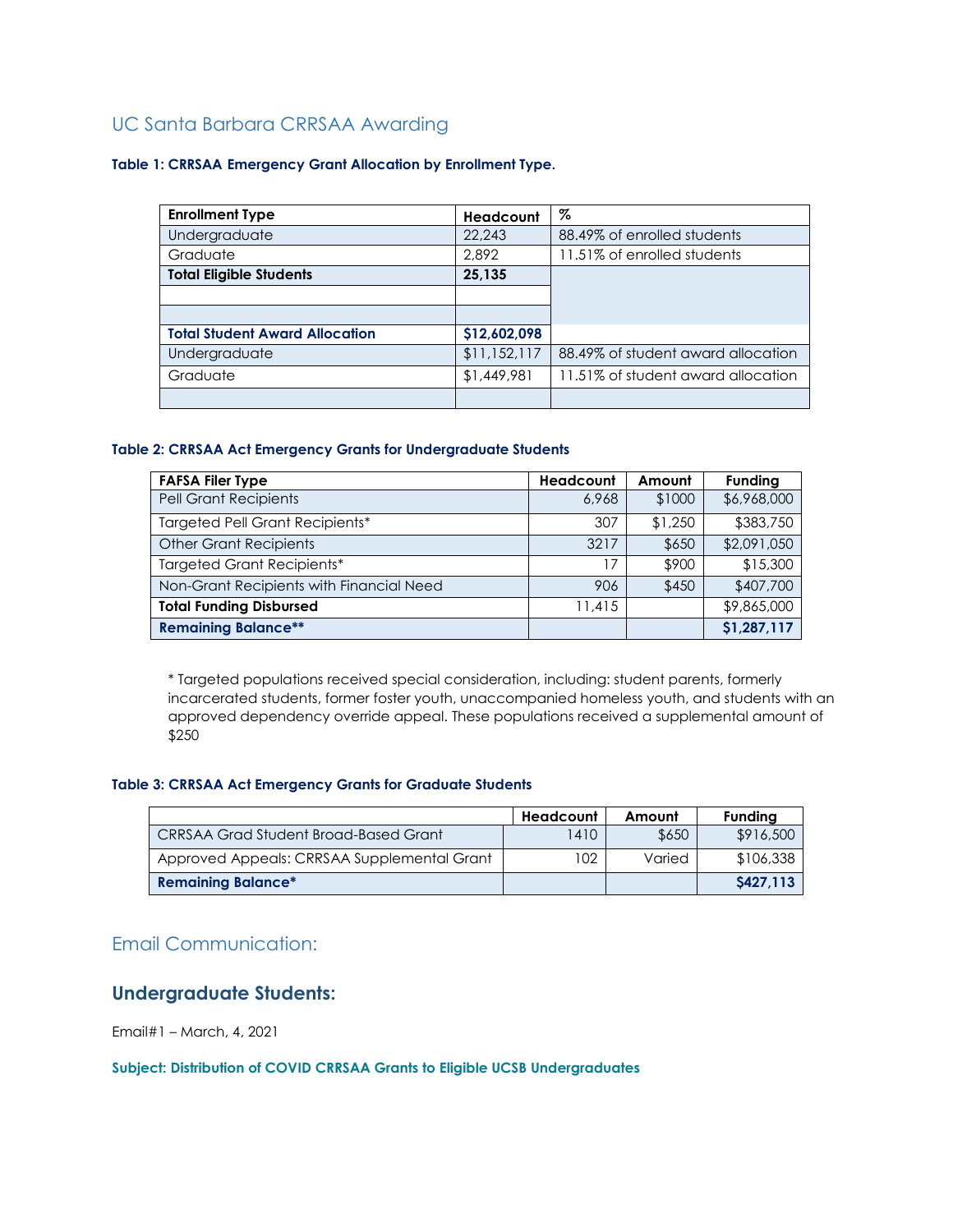## **UC SANTA BARBARA**

## Coronavirus Response and Relief Supplemental Appropriations Act (CRRSAA) Details – Winter 2021

The CRRSAA authorized the Higher Education Emergency Relief Fund II (HEERF II) and directed institutions to use this new federal funding to provide direct emergency financial grants to students for expenses related to any component of their cost of attendance, including: tuition, food, housing, health care (including mental health), and childcare. Unlike the CARES Act, the CRRSAA requires that institutions prioritize students with exceptional need, such as students who receive Pell Grants. *UCSB distributed HEERF II funding during Winter 2021*.

This funding program is separate from the one authorized in the Coronavirus Aid, Recovery, and Economic Security (CARES) Act. *UCSB distributed HEERF I funding during Spring 2020*.

## Eligibility for CRRSAA Funding Through HEERF II

To establish eligibility for funding at UCSB, undergraduate students are required to complete the 2020-21 Free Application for Federal Student Aid (FAFSA) in order to accurately determine financial need.

## COVID CRRSAA Grant

UCSB Office of Financial Aid & Scholarships (OFAS) established the COVID CRRSAA Grant to make direct awards to eligible undergraduate students. Award amounts are based on financial need: Pell Grant recipients received the largest awards, followed by non-Pell Grant recipients that were otherwise grant-eligible, and nongrant recipients with demonstrated financial need received the most modest awards. Targeted populations in each of the three categories received special consideration, including: student parents, formerly incarcerated students, former foster youth, unaccompanied homeless youth, and students with an approved dependency override appeal.

Eligible undergraduate students were awarded on March 3, 2021. If you were determined eligible, you can view your COVID CRRSAA Grant or UCSB COVID19 Relief Grant on My Aid Status. *A total of 11,193 students received awards ranging from \$450 to \$1,250, equaling \$9,690,350 in emergency funding*.

## Institutional Support for Dream Scholars UCSB COVID19 Relief Grant

Current guidance excludes Dream Scholars from being considered for funding through CRRSAA. However, this population is eligible for state and institutional aid, and because we recognize that Dream Scholars are also affected, the UCSB Office of Financial Aid & Scholarships has committed funding to award undergraduate Dream Scholars using parallel eligibility criteria. Eligible Dream Scholars with a complete 2020-21 California Dream Act Application have been awarded the UCSB COVID19 Relief Grant. Award amounts range from \$450 to \$1,250.

## International Student Support

International students who have experienced financial hardship as a result of the current COVID-19 pandemic can reach out to the Financial Crisis Response Team to be considered for emergency funding. Please email financialcrisis@sa.ucsb.edu.

## Graduate Student Support

The Graduate Division will soon be awarding eligible students through their established process. More information will be provided in a forthcoming message from the Graduate Division.

## Refund Timeline and Processing

FAFSA Applicants: The COVID CRRSAA Grant will be refunded in full. This means that funds will not be applied to any outstanding balance on BARC. CA Dream Act Applicants: The UCSB COVID19 Relief Grant may result in adjustments to other aid to ensure compliance with Cal Grant regulations. Funding for this grant is provided by UCSB, as we are committed to providing parallel funding for Dream Scholars, but awards must be counted for Cal Grant purposes. Typically, students will only see reductions to previously accepted loans.

Students enrolled in eRefund (direct deposit) with BARC can expect to receive their funding during the week of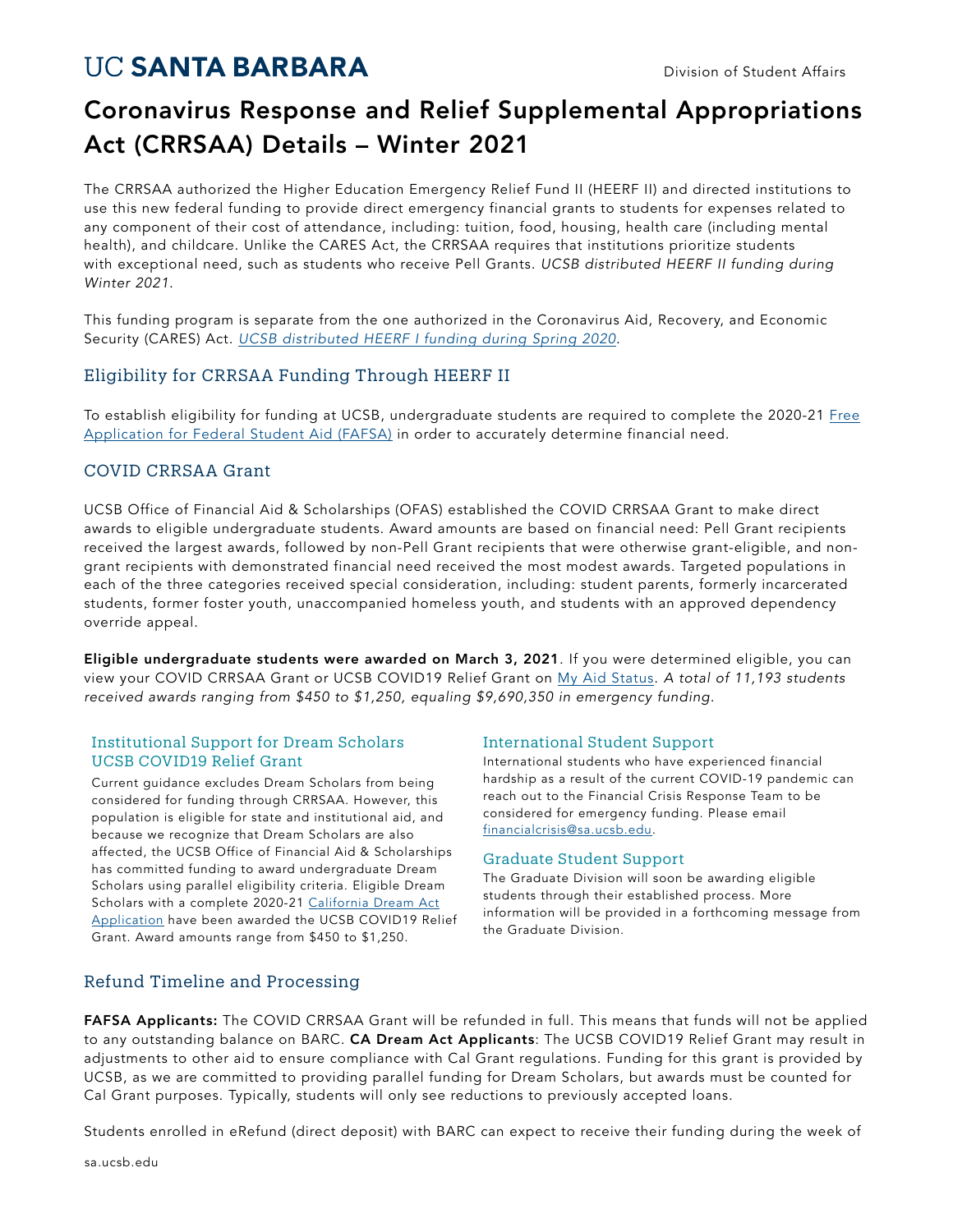## **UC SANTA BARBARA**

March 8th. If you are not signed up for eRefund, a refund check will be mailed to the permanent mailing address you have on file with BARC and is expected to be delivered during the week of March 15th.

## Appealing for Support

We recognize that all students have been affected by the current situation in one way or another. Though we were not able to award all students, we have established an appeal process so that students can notify us of their circumstances. If you are a student that did not receive the COVID CRRSAA Grant nor the UCSB COVID19 Relief Grant but have experienced financial hardship due to COVID-19, please complete the appeal. This process is open to undergraduate students only and will be open between March 3rd and April 1st.

## Summer Emergency Awards

We understand that enrolling in Summer courses plays a critical role in ensuring that students earn their degree in a more timely manner. Since financial aid availability for Summer is typically more limited, approximately \$1.4 million has been set aside for Summer emergency awards.

## Differences in Grant Amounts: CARES (Spring 2020) and CRRSAA (Winter 2021)

If you received a COVID-related grant in Spring 2020 and again in Winter 2021, you might notice that they are different amounts. There are several reasons this might be the case, including but not limited to:

- The authorizing legislation of the two funding sources, and therefore the guidance to colleges and universities, differs slightly.
- Different student financial aid applications were used to determine eligibility: the 2019-20 application in Spring 2020 and the 2020-21 application in Winter 2021.
- Campus enrollment fluctuates from quarter to quarter.
- A modest amount of funding was set aside for Summer 2021 Emergency Awards as described above.

You might also notice that other colleges and universities are distributing funding differently (e.g. an application is required). In both Spring 2020 and Winter 2021, UC Santa Barbara's automatic distribution process was designed after careful review of our student financial aid application information, and in order to provide emergency funding as quickly as possible, to as many eligible students as possible.

## CRRSAA Student Aid Portion & Reporting

UCSB received \$12,602,098 in HEERF II funding for Student Aid. Those funds are being distributed proportionally to undergraduate and graduate students.

- Undergraduate student aid (\$11,152,117) from HEERF II includes COVID CRRSAA grants, new applicants and successful appellants, and the Summer Emergency Awards.
- Graduate student aid (\$1,449,981) from HEERF II is being managed by the Graduate Division.

UCSB will publish a quarterly CRRSAA Student Aid Portion report on the Office of Financial Aid and Scholarships website for the duration of the program.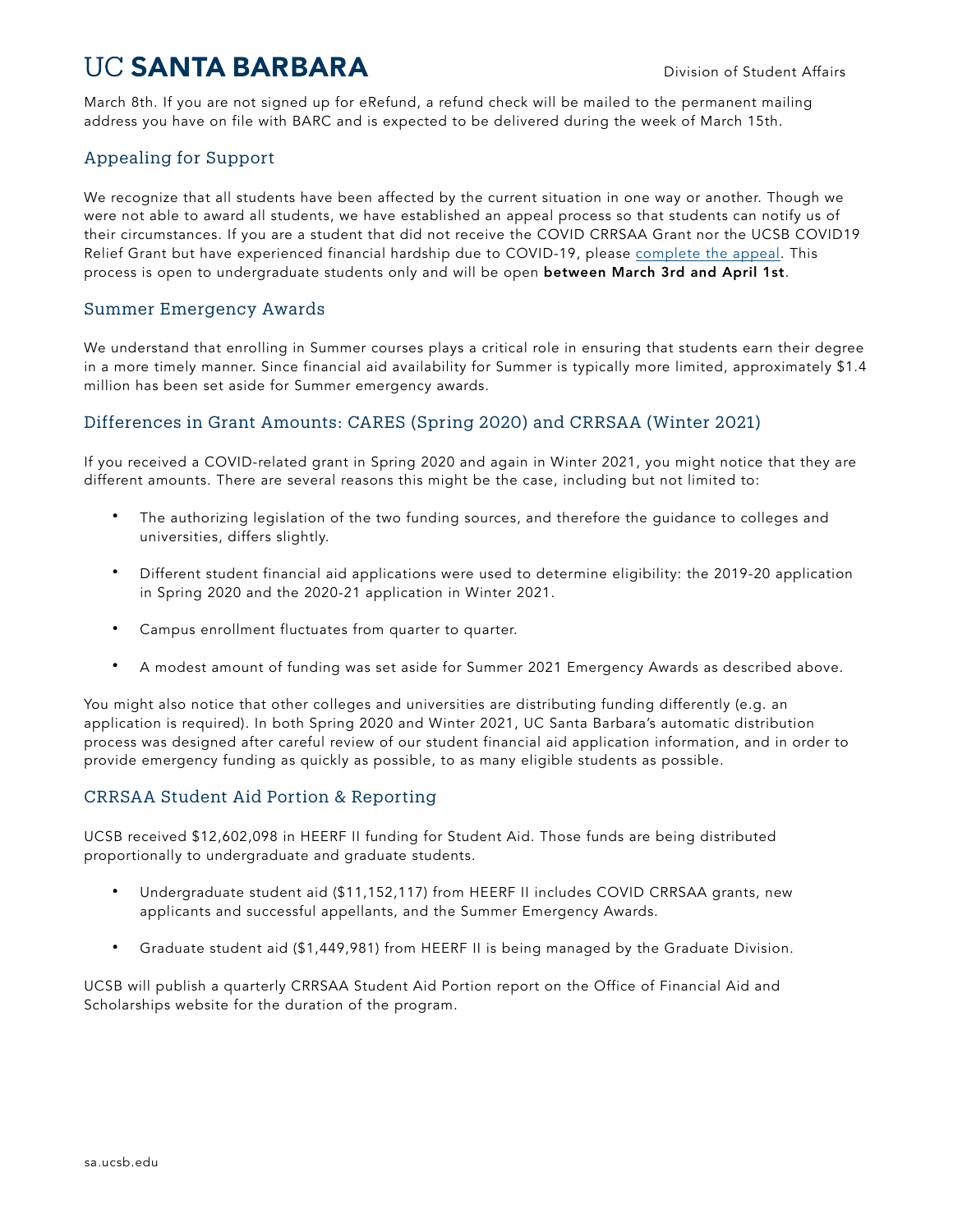#### Email#2 and #3 – March, 4, 2021 and April 13, 2021

#### **Subject: UCSB COVID-19 COVID CRRSAA Grant**

Dear Student,

The Office of Financial Aid and Scholarships is happy to inform you that you have been awarded the COVID CRRSAA Grant, which has been made available through the Coronavirus Response and Relief Supplemental Appropriations Act (CRRSAA).

Award amounts are based on 2020-2021 FAFSA information and are intended to help cover educational expenses related to any component of the cost of attendance such as tuition, food, housing, health care and child care expenses.

Students signed up for eRefund should have funds directly deposited to their bank accounts during the week of March 8th. Students not enrolled in eRefund will have a refund check mailed out to their permanent mailing address and is expected to be received during the week of March 15th.

If you have additional questions, please use the following options to contact us:

- 1. Visit our websites homepage ["Join the Line"](https://kiosk.na1.qless.com/kiosk/app/home/100100000053)
- 2. Text OFAS to 805-585-5821 or
- 3. Email us at: <https://www.finaid.ucsb.edu/contact-us>

Thank you,

Office of Financial Aid and Scholarships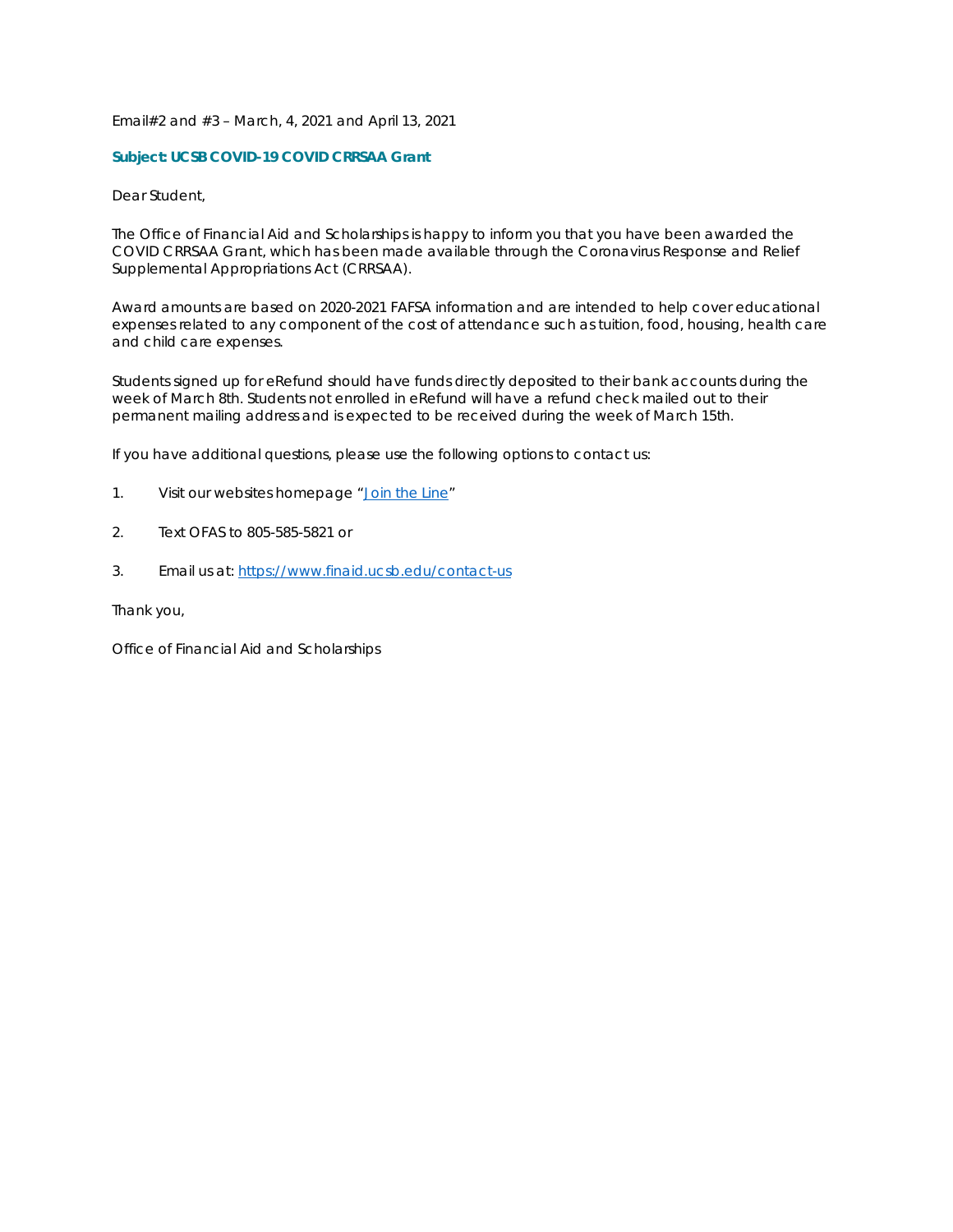## **UC SANTA BARBARA Financial Support Graduate Division**

## **Dear Graduate Student,**

We are pleased to inform you that **you will be receiving a \$650 Emergency Relief Grant**, made possible through the Coronavirus Response and Relief Supplemental Appropriations Act (CRRSAA).

CRRSAA, which established and funds the Higher Education Emergency Relief Fund II (HEERF II), directs institutions to use this new federal funding to provide direct emergency financial grants to students with exceptional need, supporting expenses related to any component of their cost of attendance, including: tuition, food, housing, health care (including mental health), and child care, or for emergency costs that arise due to coronavirus. Students with 2020-21 FAFSAs on file that demonstrate financial need are being provided this award. **As the campus has your 2020-21 FAFSA, these funds are now being disbursed through the normal campus financial channels and should reach your bank account by Friday, March 26th, provided you have direct deposit configured as your preference with the BARC office.** Instructions on how to set up direct deposit can be found **[here](https://t.e2ma.net/click/x28jme/9bcmds/d3fusx)**. If your preferred method of payment is a physical check, you will be contacted by the BARC office via email to confirm delivery address and/or options to convert the payment to a direct deposit. **If you have not received these funds or an email from the BARC office by Monday, April 5th, contact [financial@graddiv.ucsb.edu.](mailto:financial@graddiv.ucsb.edu)**

Graduate students registered in the Winter 2021 quarter who are either U.S. Citizens or [Permanent](https://t.e2ma.net/click/x28jme/9bcmds/tvgusx) Residents **are also eligible to apply for a [Supplemental](https://t.e2ma.net/click/x28jme/9bcmds/tvgusx) Emergency Relief Grant** from these federal funds. These grants are for students who can demonstrate **extreme financial need** due to expenses related to the coronavirus and have not been covered by other programs. Some students have received funds to address these shortfalls through the GSA **COVID-19 [Emergency](https://t.e2ma.net/click/x28jme/9bcmds/9nhusx) Relief [Grant](https://t.e2ma.net/click/x28jme/9bcmds/9nhusx)** or the **Financial Crisis [Response](https://t.e2ma.net/click/x28jme/9bcmds/pgiusx) Team**. These Supplemental Emergency Relief funds need to be expended as soon as possible. Distributions will be made until the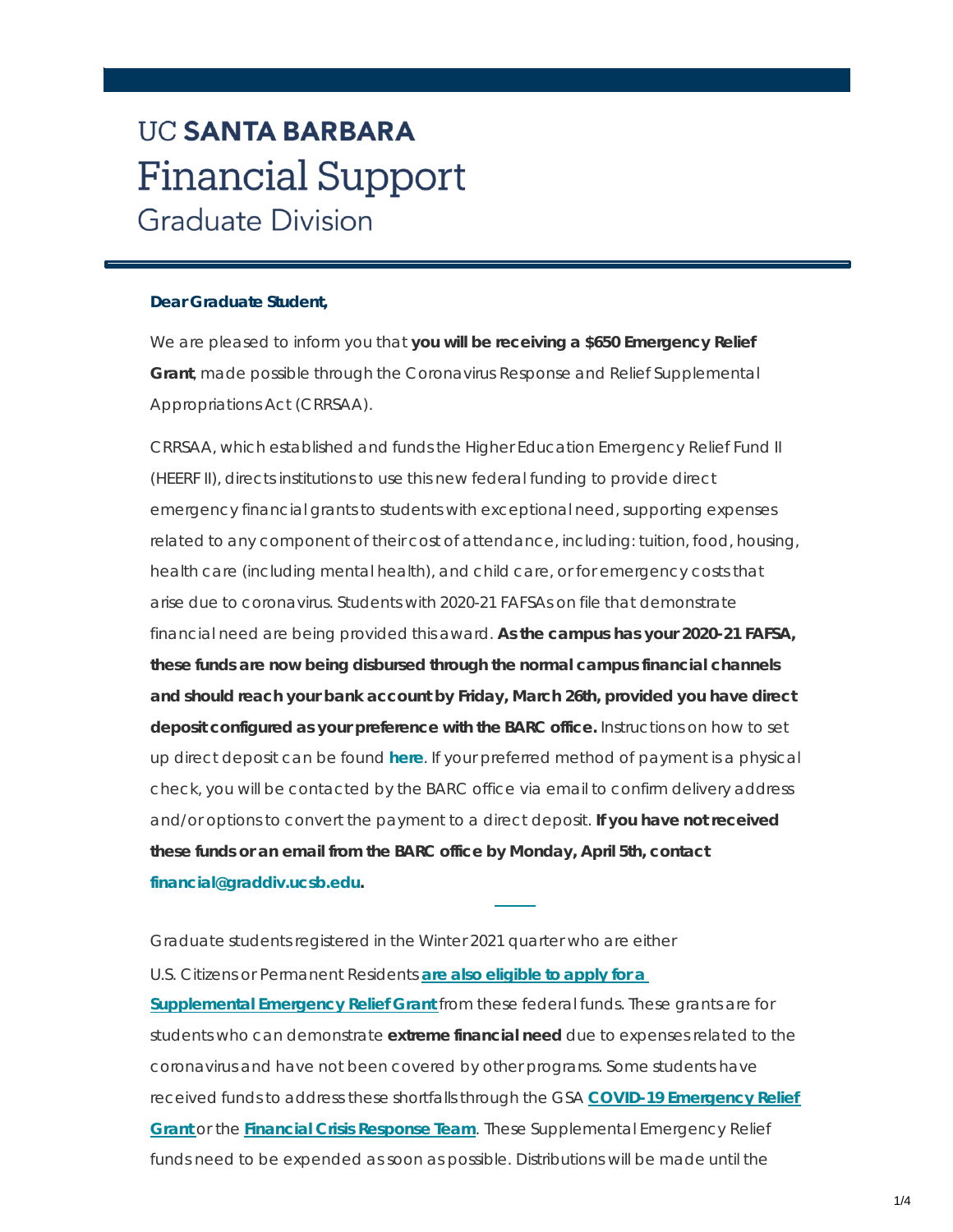funds are depleted. If you still have coronavirus- related expenses, we encourage you to apply soon. It is unfortunate that we were unable to provide funds through our fall Technology Grant Program. If you applied for funds through that program for expenses that qualified as described above, we strongly encourage you to apply to the Supplemental CRRSAA Grant Program.

## **Please be aware of these additional resources for students who are experiencing financial hardship:**

## **Basic Needs Peer [Advising](https://t.e2ma.net/click/x28jme/9bcmds/58iusx) (available in person and remotely)**

The Food Security and Basic Needs Advising Center (SNAC), located in the UCEN, offers in person basic needs advising, CalFresh registration assistance, immediate resources such as mask and toiletries distribution, and more! Stop in during hours of operation. Please visit Food.ucsb.edu to live chat with a basic needs advocate to chat about resources.

## **Financial Crisis [Response](https://t.e2ma.net/click/x28jme/9bcmds/l1jusx) Team**

The UCSB Financial Crisis Response Team exists to assist students who are facing a financial crisis or urgent financial need. This effort aims to assist undergraduate and graduate students who are facing significant financial difficulties that jeopardize their path to graduation. The team will review student's circumstances holistically to provide support and resource connection. Students may qualify for transitional housing, emergency grants, and meal plan scholarships to assist. Please reach out to [financialcrisis@sa.ucsb.edu](https://mail.google.com/mail/?view=cm&fs=1&tf=1&to=Financialcrisis%40sa.ucsb.edu) to request assistance.

## **Pantry Sites on Campus**

## **[Associated](https://t.e2ma.net/click/x28jme/9bcmds/1tkusx) Students Food Bank**

Currently open for brown bag and seed bank distribution on Wednesdays 10:00 AM-2:00 PM and Friday 9:00-1:00 PM. AS Food Bank provides fresh, free and nutritious food as well as toiletries to the Gauchocommunity.

## **[Miramar](https://t.e2ma.net/click/x28jme/9bcmds/hmlusx) Food Pantry**

Serving our West Campus student community, the Miramary Pantry is open Monday, Tuesday and Thursdays from 4:00-7:00 PM. The Miramar Pantry provides free healthy food to all qualified\* UCSB students to ensure Gauchos are food secure! Students can visit the pantry each day it is open.

## **Sincerely,**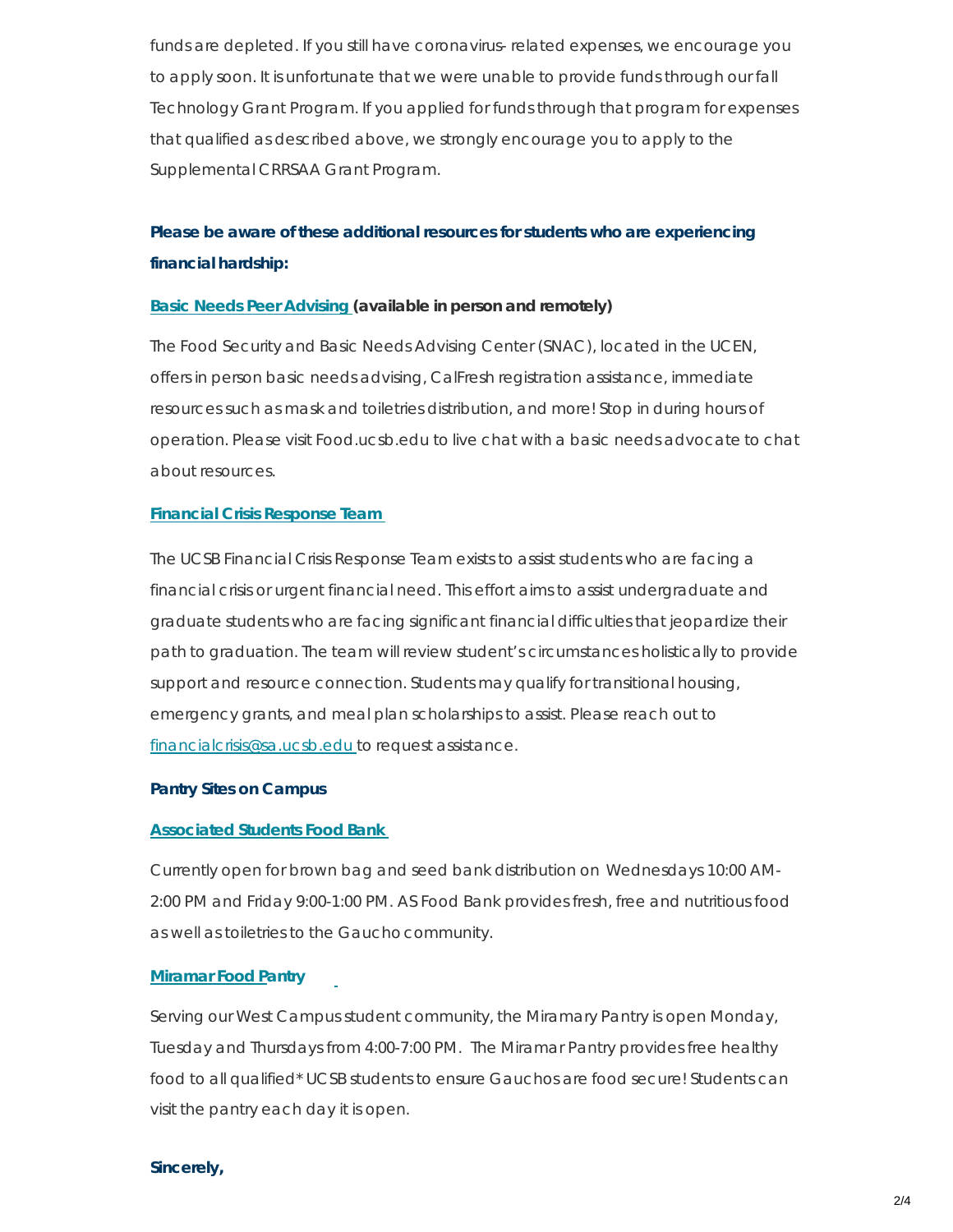## **The Graduate Division Financial Support Unit**

For more information, contact the **[Financial](https://mail.google.com/mail/?view=cm&fs=1&tf=1&to=financial%40graddiv.ucsb.edu&su=Query) Support Team**.

**Share this email:**



emma

**[Manage](https://app.e2ma.net/app2/audience/signup/1356016/1354855/262485095/1093992551/?s=jl2FuD-ueNs_4_A3fqTZ1qY4MIZG6TpMv1A4wXlz0Gk)** your preferences | **[Opt](https://t.e2ma.net/optout/x28jme/9bcmds?s=AC81A0sSUGLS0J6UQArG2PfRK4xrncKwTanUmWkploM&r=aHR0cHM6Ly9hcHAuZTJtYS5uZXQvYXBwMi9hdWRpZW5jZS9vcHRfb3V0LzEzNTYwMTYvMTM1NDg1NS8xMDkzOTkyNTUxLz9zPThoY2gtUEFibW1sNzFvUjlGRUdjN3g0U285YWMtQ2tXSWxSTHM4dU5fc2c%3D) out** using **TrueRemove**™ Got this as a forward? **[Sign](https://app.e2ma.net/app2/audience/signup/1356016/1354855.262485095/) up** to receive our future emails. View this email **[online](https://t.e2ma.net/message/x28jme/9bcmds)**.

3117Cheadle Hall University of California Santa Barbara, CA |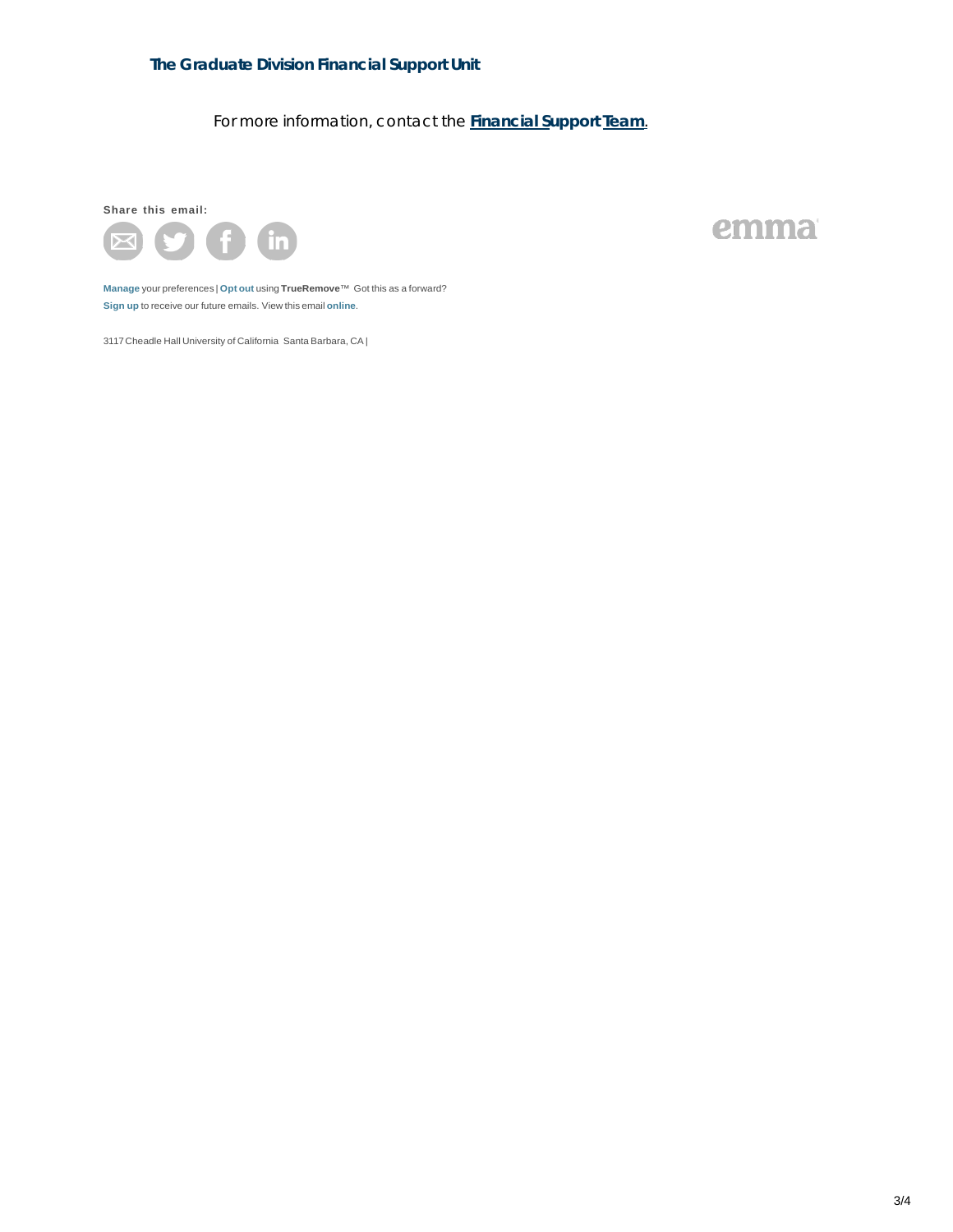# **UC SANTA BARBARA Financial Support Graduate Division**

## **Dear Graduate Student,**

This email is to inform you that **you may be eligible to receive a \$650 Emergency Relief Grant** as part of the federal government's response to the COVID-19 pandemic, made possible through the Coronavirus Response and Relief Supplemental Appropriations Act (CRRSAA).

CRRSAA, which established and funds the Higher Education Emergency Relief Fund II (HEERF II), directs institutions to use this new federal funding to provide direct emergency financial grants to students for expenses related to any component of their cost of attendance, including: tuition, food, housing, health care (including mental health), and child care, or for emergency costs that arise due to coronavirus.

Students with 2020-21 FAFSAs on file that demonstrate financial need are being provided this award. **UC Santa Barbara does not currently have a FAFSA on file for you, but you can still submit one for this year (2020-21). We urge you to do this as soon as possible, but no later than Friday, April 16th.** The form takes about 30 minutes to complete, and is

typically received by campus in about a week, after federal processing. Once the information is returned to campus, the \$650 Emergency Relief Grant will automatically be processed and should appear in your bank account within two weeks. **These funds must be disbursed expeditiously, so it is important that you complete and submit the FAFSA as soon as possible.** If you have not already done so, you may also want to consider setting up direct deposit through the BARC office, which will allow you to receive funds more quickly than via a mailed check.

Instructions on how to set up direct deposit can be found **[here](https://t.e2ma.net/click/dv9jme/9bcmds/xitusx)**. If you have not received the funds within three weeks following FAFSA submission, you can contact **[financial@graddiv.ucsb.edu](https://mail.google.com/mail/?view=cm&fs=1&tf=1&to=financial%40graddiv.ucsb.edu)**.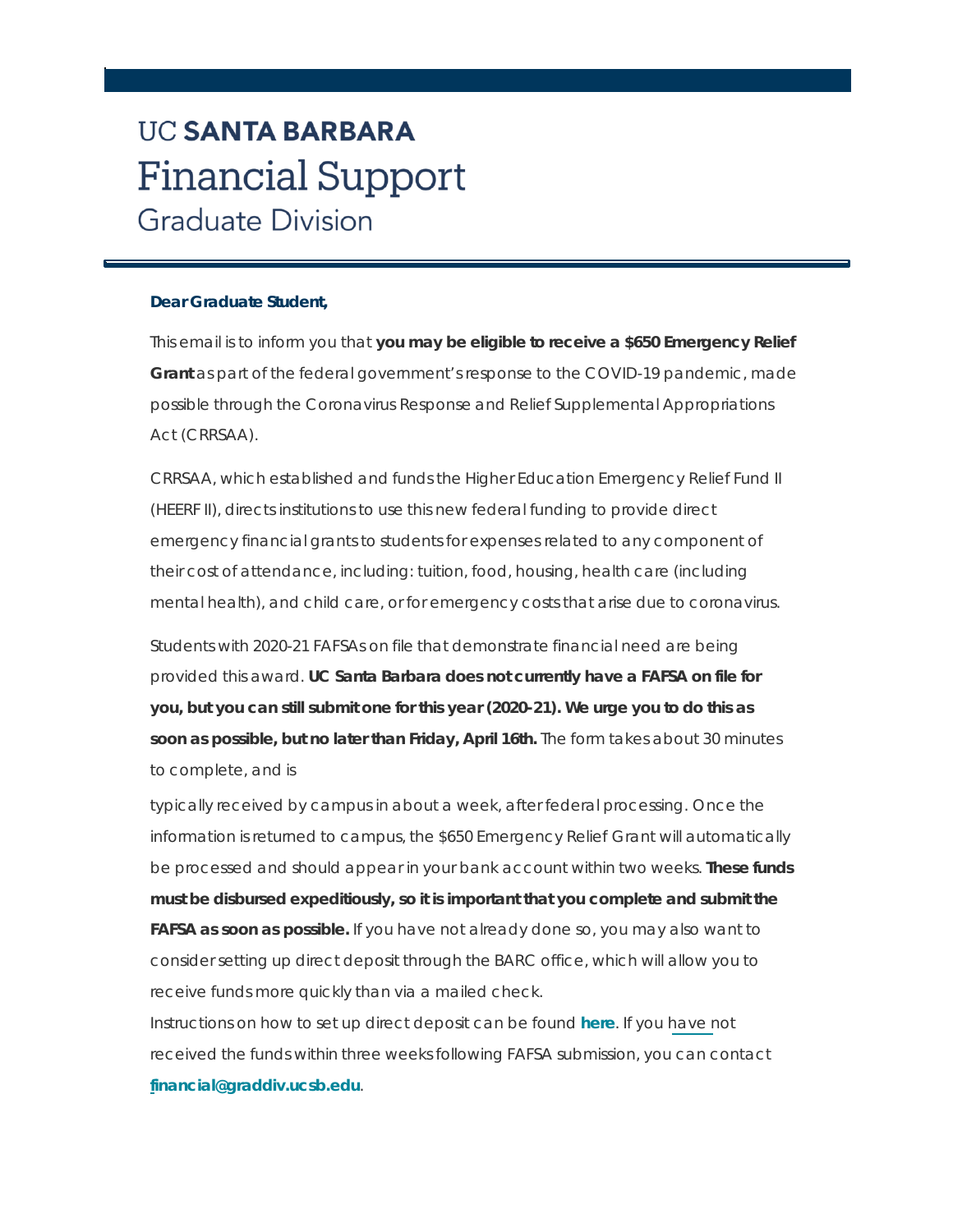Graduate students registered in the Winter 2021 quarter who are either

U.S. Citizens or [Permanent](https://t.e2ma.net/click/dv9jme/9bcmds/dbuusx) Residents are also eligible to **apply for a**

**[Supplemental](https://t.e2ma.net/click/dv9jme/9bcmds/dbuusx) Emergency Relief Grant**. These grants are for students who can demonstrate **extreme financial need** due to expenses related to the coronavirus and have not been covered by other programs.

Some students have received funds to address these shortfalls through the [GSA](https://t.e2ma.net/click/dv9jme/9bcmds/9vvusx)

## **COVID-19 [Emergency](https://t.e2ma.net/click/dv9jme/9bcmds/9vvusx) Relief Grant** or the **Financial Crisis**

**Response Team**. These [Supplemental](https://t.e2ma.net/click/dv9jme/9bcmds/9vvusx) Emergency Relief funds need to be expended as soon as possible. Distributions will be made until the funds are depleted. If you still have coronavirus-related expenses, we encourage you to apply soon. It is unfortunate that we were unable to provide funds through our fall Technology Grant Program. If you applied for funds through that program for expenses that qualified as described above, we strongly encourage you to apply to the Supplemental CRRSAA Grant Program.

## **Please be aware of these additional resources for students who are experiencing financial hardship:**

## **Basic Needs Peer [Advising](https://t.e2ma.net/click/dv9jme/9bcmds/powusx) (available in person and remotely)**

The Food Security and Basic Needs Advising Center (SNAC), located in the UCEN, offers in person basic needs advising, CalFresh registration assistance, immediate resources such as mask and toiletries distribution, and more! Stop in during hours of operation. Please visit Food.ucsb.edu to live chat with a basic needs advocate to chat about resources.

## **Financial Crisis [Response](https://t.e2ma.net/click/dv9jme/9bcmds/5gxusx) Team**

The UCSB Financial Crisis Response Team exists to assist students who are facing a financial crisis or urgent financial need. This effort aims to assist undergraduate and graduate students who are facing significant financial difficulties that jeopardize their path to graduation. The team will review student's circumstances holistically to provide support and resource connection. Students may qualify for transitional housing, emergency grants, and meal plan scholarships to assist. Please reach out to [financialcrisis@sa.ucsb.edu](https://mail.google.com/mail/?view=cm&fs=1&tf=1&to=Financialcrisis%40sa.ucsb.edu) to request assistance.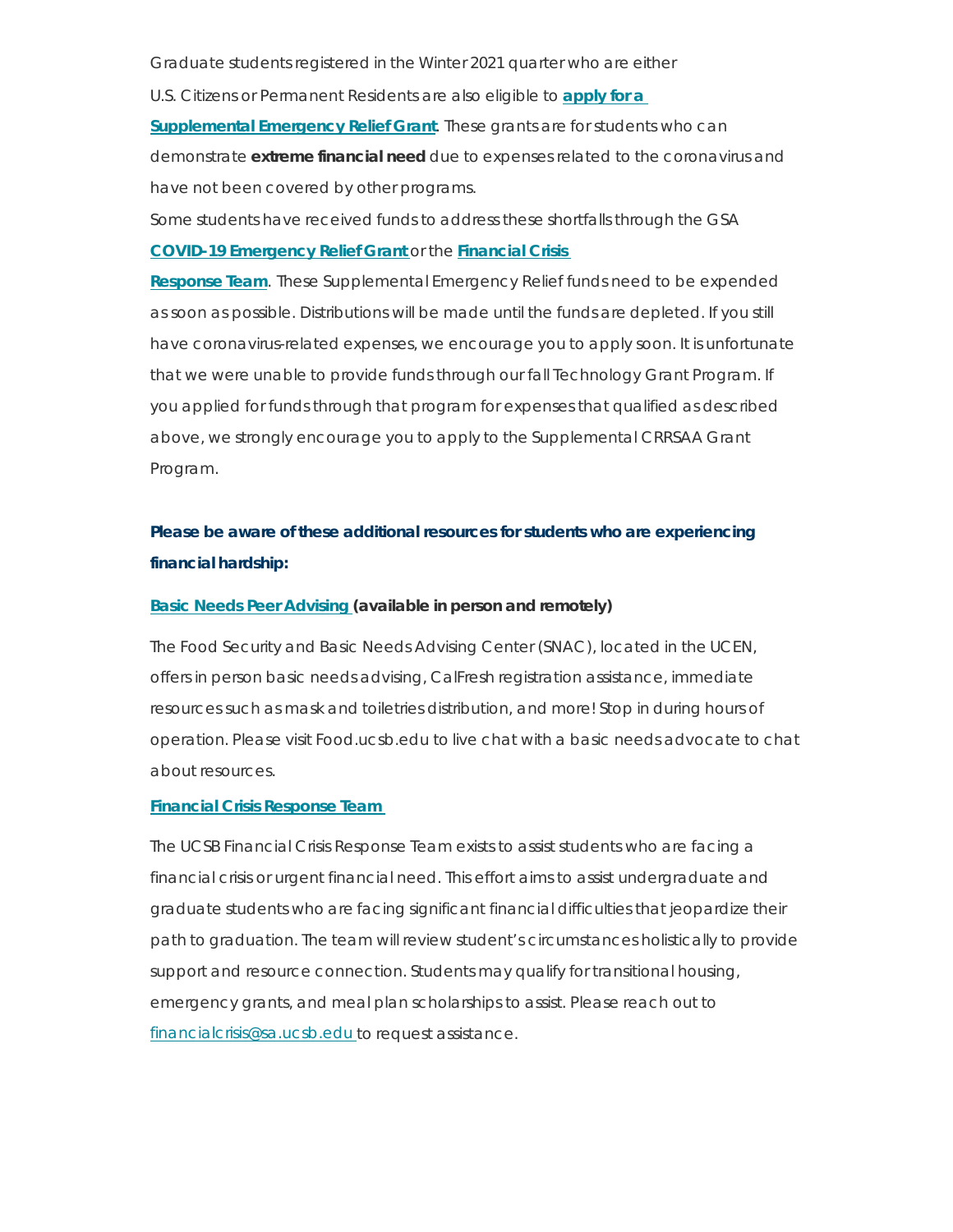#### **Pantry Sites on Campus**

#### **[Associated](https://t.e2ma.net/click/dv9jme/9bcmds/l9xusx) Students Food Bank**

Currently open for brown bag and seed bank distribution on Wednesdays 10:00 AM-2:00 PM and Friday 9:00-1:00 PM. AS Food Bank provides fresh, free and nutritious food as well as toiletries to the Gaucho community.

## **[Miramar](https://t.e2ma.net/click/dv9jme/9bcmds/11yusx) Food Pantry**

Serving our West Campus student community, the Miramary Pantry is open Monday, Tuesday and Thursdays from 4:00-7:00 PM. The Miramar Pantry provides free healthy food to all qualified\* UCSB students to ensure Gauchos are food secure! Students can visit the pantry each day it is open.

#### **Sincerely,**

#### **The Graduate Division Financial Support Unit**

For more information, contact the **[Financial](https://mail.google.com/mail/?view=cm&fs=1&tf=1&to=financial%40graddiv.ucsb.edu&su=Query) Support Team**.

**Share this email:**



emma

**[Manage](https://app.e2ma.net/app2/audience/signup/1356016/1354855/262486119/1093992551/?s=NvBlFHcsvmy5AibaL1Gn6piLPNmLWq18uqr-IbrTWSk)** your preferences | **[Opt](https://t.e2ma.net/optout/dv9jme/9bcmds?s=_F647kH0sKfIKGe43oK0sx_13ya_ssofEvZyBatf_gA&r=aHR0cHM6Ly9hcHAuZTJtYS5uZXQvYXBwMi9hdWRpZW5jZS9vcHRfb3V0LzEzNTYwMTYvMTM1NDg1NS8xMDkzOTkyNTUxLz9zPThoY2gtUEFibW1sNzFvUjlGRUdjN3g0U285YWMtQ2tXSWxSTHM4dU5fc2c%3D) out** using **TrueRemove**™ Got this as a forward? **[Sign](https://app.e2ma.net/app2/audience/signup/1356016/1354855.262486119/) up** to receive our future emails. View this email **[online](https://t.e2ma.net/message/dv9jme/9bcmds)**.

3117Cheadle Hall University of California Santa Barbara, CA | 93106-2070 US

This email was sent to [marge.perko@ucsb.edu.](https://t.e2ma.net/message/dv9jme/marge.perko%40ucsb.edu) *[Tocontinue](https://t.e2ma.net/message/dv9jme/marge.perko%40ucsb.edu) receiving our emails, add us to your address book.*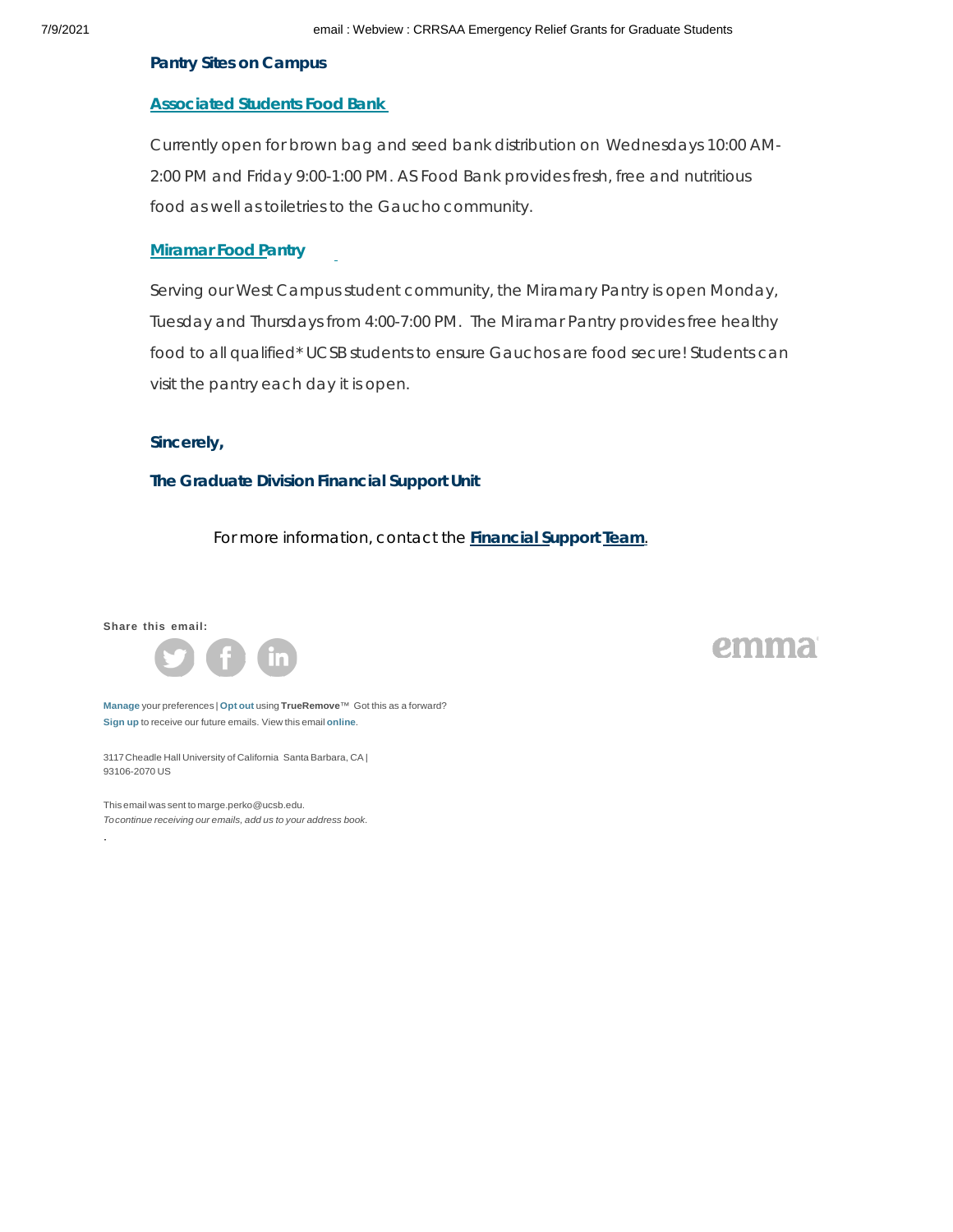**A reminder about the Coronavirus Response and Relief Supplemental Appropriations Act (CRRSAA) and the opportunity for supplemental emergency relief funding**

# **UC SANTA BARBARA Financial Support Graduate Division**

#### **Dear Graduate Student,**

We are pleased to inform you that **you will be receiving a \$650 Emergency Relief Grant**, made possible through the Coronavirus Response and Relief Supplemental Appropriations Act (CRRSAA).

CRRSAA, which established and funds the Higher Education Emergency Relief Fund II (HEERF II), directs institutions to use this new federal funding to provide direct emergency financial grants to students with exceptional need, supporting expenses related to any component of their cost of attendance, including: tuition, food, housing, health care (including mental health), and child care, or for emergency costs that arise due to coronavirus. Students with 2020-21 FAFSAs on file that demonstrate financial need are being provided this award. **As the campus has your 2020-21 FAFSA, these funds are now being disbursed through the normal campus financial channels and should reach your bank account by Friday, March 26th, provided you have direct deposit configured as your preference with the BARC office.** Instructions on how to set up direct deposit can be found **[here](https://t.e2ma.net/click/h6stoe/9bcmds/5cm3wx)**. If your preferred method of payment is a physical check, you will be contacted by the BARC office via email to confirm delivery address and/or options to convert the payment to a direct deposit. If you have not received these funds or an email from the BARC office by Monday, April 5th, contact [financial@graddiv.ucsb.edu.](mailto:financial@graddiv.ucsb.edu)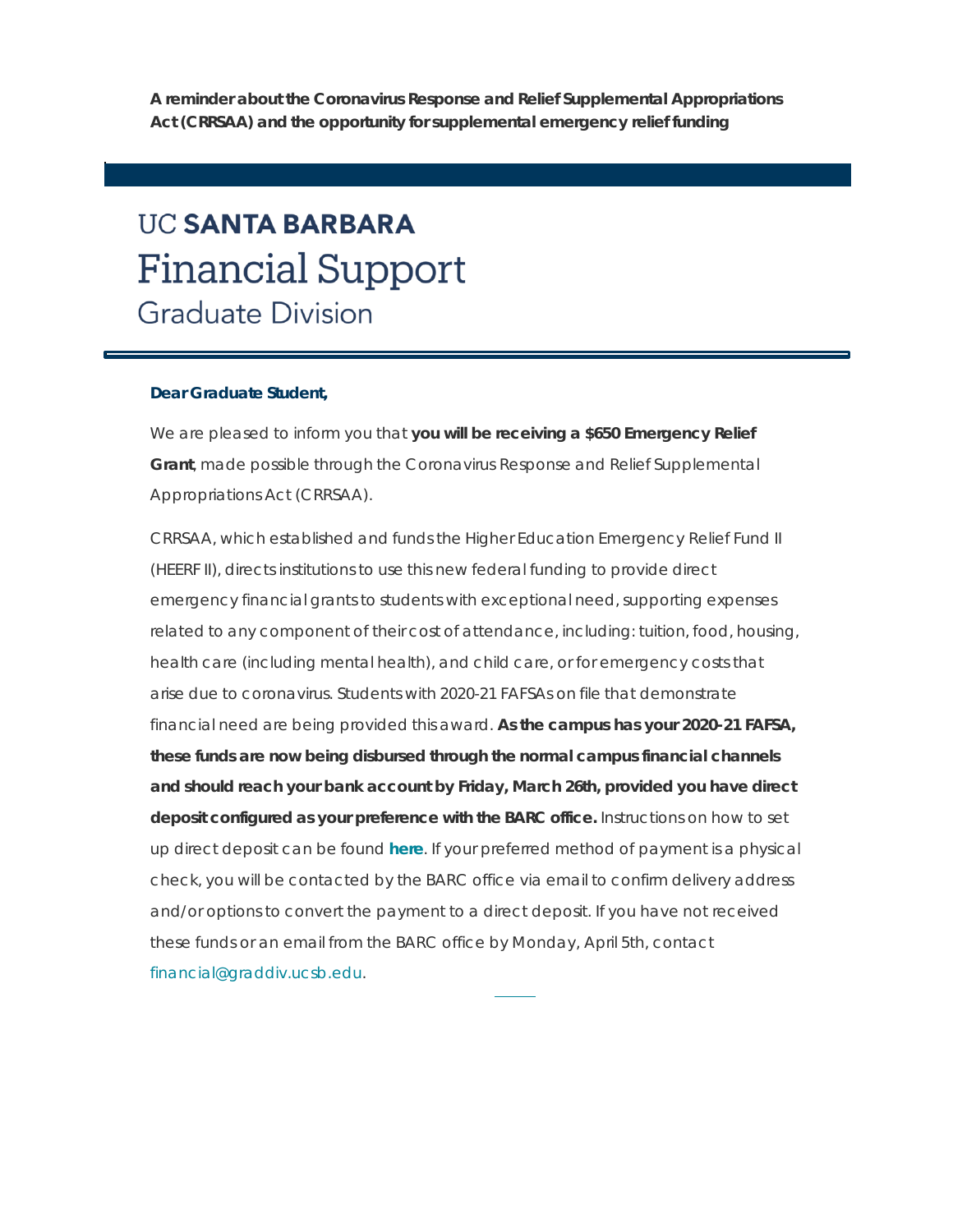Graduate students registered in the Winter 2021 quarter who are either

U.S. Citizens or [Permanent](https://t.e2ma.net/click/h6stoe/9bcmds/l5m3wx) Residents **are also eligible to apply for a**

**[Supplemental](https://t.e2ma.net/click/h6stoe/9bcmds/l5m3wx) Emergency Relief Grant** from these federal funds. These grants are for students who can demonstrate **extreme financial need** due to expenses related to the coronavirus and have not been covered by other programs. Some students have received funds to address these shortfallsthrough the GSA **COVID-19 [Emergency](https://t.e2ma.net/click/h6stoe/9bcmds/1xn3wx) Relief [Grant](https://t.e2ma.net/click/h6stoe/9bcmds/1xn3wx)** or the **Financial Crisis [Response](https://t.e2ma.net/click/h6stoe/9bcmds/hqo3wx) Team**. These Supplemental Emergency Relief funds need to be expended as soon as possible. Distributions will be made until the funds are depleted. If you still have coronavirus- related expenses, we encourage you to apply soon. It is unfortunate that we were unable to provide funds through our fall Technology Grant Program. If you applied for funds through that program for expenses that qualified as described above, we strongly encourage you to apply to the Supplemental CRRSAA Grant Program.

## **Please be aware of these additional resources for students who are experiencing financial hardship:**

## **Basic Needs Peer [Advising](https://t.e2ma.net/click/h6stoe/9bcmds/xip3wx) (available in person and remotely)**

The Food Security and Basic Needs Advising Center (SNAC), located in the UCEN, offers in person basic needs advising, CalFresh registration assistance, immediate resources such as mask and toiletries distribution, and more! Stop in during hours of operation. Please visit Food.ucsb.edu to live chat with a basic needs advocate to chat about resources.

## **Financial Crisis [Response](https://t.e2ma.net/click/h6stoe/9bcmds/dbq3wx) Team**

The UCSB Financial Crisis Response Team exists to assist students who are facing a financial crisis or urgent financial need. This effort aims to assist undergraduate and graduate students who are facing significant financial difficulties that jeopardize their path to graduation. The team will review student's circumstances holistically to provide support and resource connection. Students may qualify for transitional housing, emergency grants, and meal plan scholarships to assist. Please reach out to [financialcrisis@sa.ucsb.edu](https://mail.google.com/mail/?view=cm&fs=1&tf=1&to=Financialcrisis%40sa.ucsb.edu) to request assistance.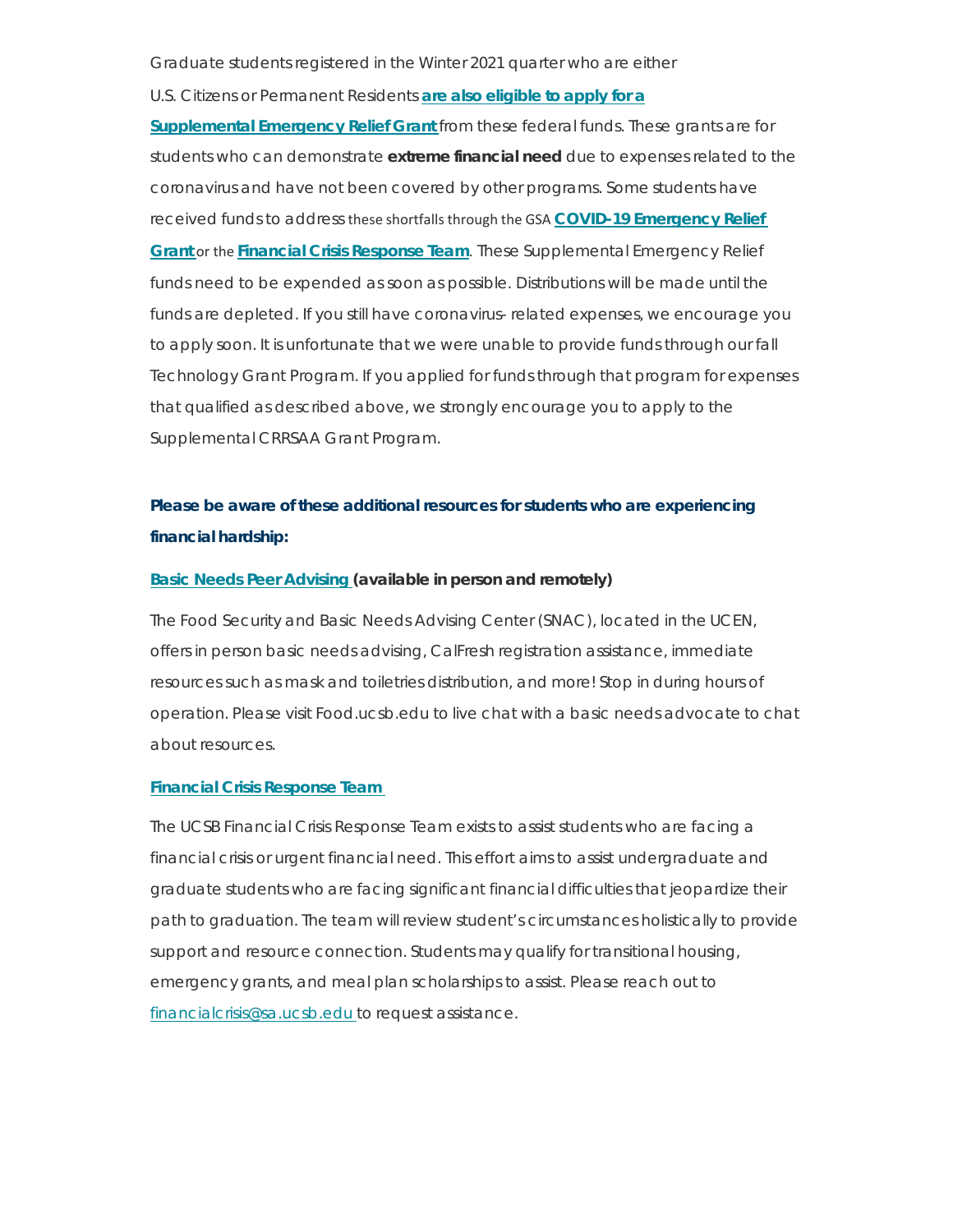#### **Pantry Sites on Campus**

## **[Associated](https://t.e2ma.net/click/h6stoe/9bcmds/t3q3wx) Students Food Bank**

Currently open for brown bag and seed bank distribution on Wednesdays 10:00 AM-2:00 PM and Friday 9:00-1:00 PM. AS Food Bank provides fresh, free and nutritious food as well as toiletries to the Gauchocommunity.

## **[Miramar](https://t.e2ma.net/click/h6stoe/9bcmds/9vr3wx) Food Pantry**

Serving our West Campus student community, the Miramary Pantry is open Monday, Tuesday and Thursdays from 4:00-7:00 PM. The Miramar Pantry provides free healthy food to all qualified\* UCSB students to ensure Gauchos are food secure! Students can visit the pantry each day it is open.

#### **Sincerely,**

#### **The Graduate Division Financial Support Unit**

For more information, contact the **[Financial](https://mail.google.com/mail/?view=cm&fs=1&tf=1&to=financial%40graddiv.ucsb.edu&su=Query) Support Team**.

#### **Share this email:**



emma

**[Manage](https://app.e2ma.net/app2/audience/signup/1356016/1354855/266290279/1093992551/?s=-yokLyrTeoMefIrqNTx0fb4rRXN8FE4JkWAU4G9dTqY)** your preferences | **[Opt](https://t.e2ma.net/optout/h6stoe/9bcmds?s=eWC7F4KNqBCaGTKzaMe6ZGgk7ghquSHEznYQQcqM42o&r=aHR0cHM6Ly9hcHAuZTJtYS5uZXQvYXBwMi9hdWRpZW5jZS9vcHRfb3V0LzEzNTYwMTYvMTM1NDg1NS8xMDkzOTkyNTUxLz9zPThoY2gtUEFibW1sNzFvUjlGRUdjN3g0U285YWMtQ2tXSWxSTHM4dU5fc2c%3D) out** using **TrueRemove**™ Got this as a forward? **[Sign](https://app.e2ma.net/app2/audience/signup/1356016/1354855.266290279/) up** to receive our future emails. View this email **[online](https://t.e2ma.net/message/h6stoe/9bcmds)**.

3117Cheadle Hall University of California Santa Barbara, CA | 93106-2070 US

This email was sent to [marge.perko@ucsb.edu.](https://t.e2ma.net/message/h6stoe/marge.perko%40ucsb.edu) *[Tocontinue](https://t.e2ma.net/message/h6stoe/marge.perko%40ucsb.edu) receiving our emails, add us to your address book.*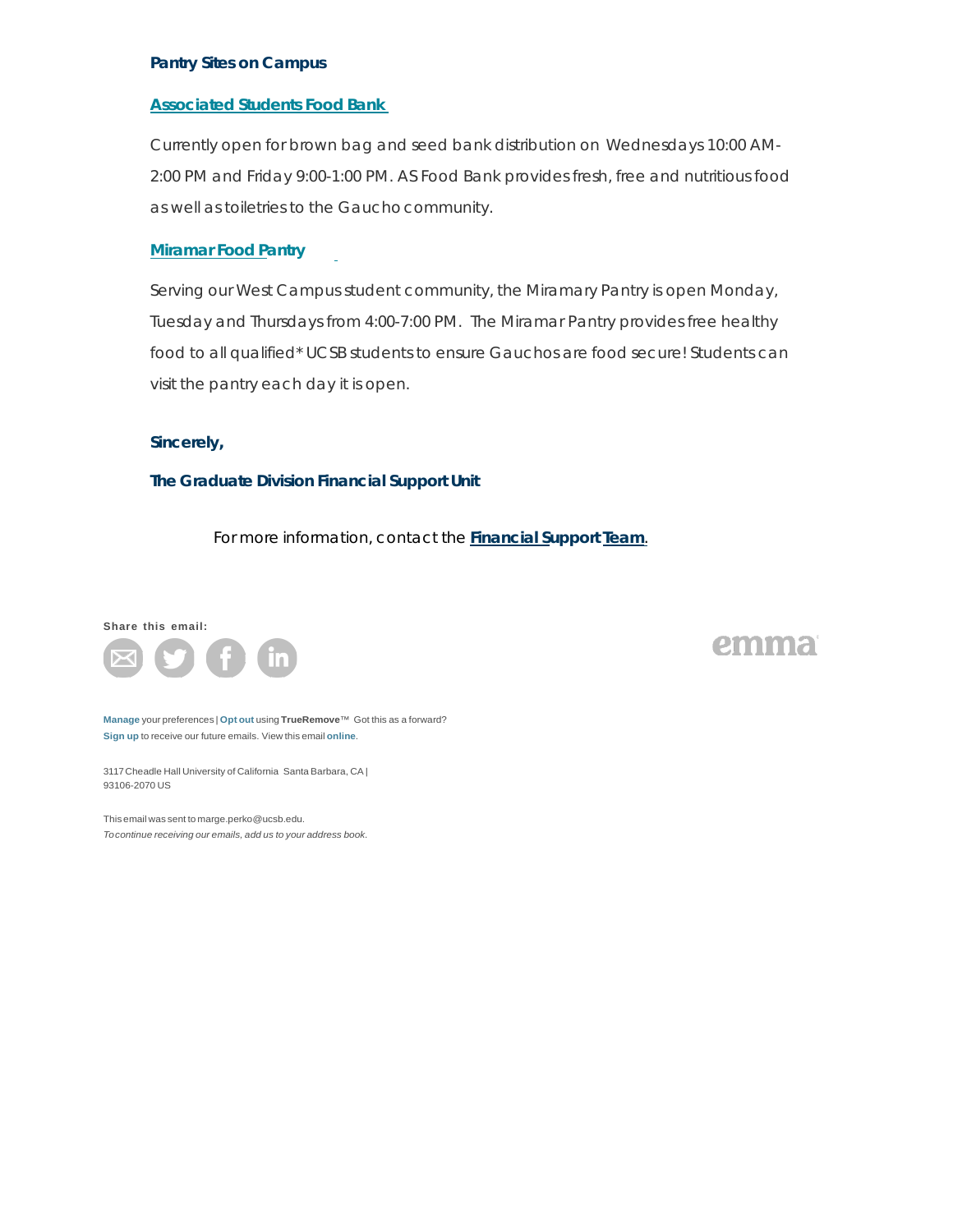# **UC SANTA BARBARA Financial Support Graduate Division**

## **Dear International Graduate Student,**

We are pleased to inform you that recent changes in the eligibility requirements for the Coronavirus Response and Relief Supplemental Appropriations Act (**[CRRSAA](https://t.e2ma.net/click/xy5q2e/tnunq3/dbqbfy)**) have opened this program to international students. You are now able to apply for a \$650 Emergency Relief Grant.

CRRSAA, which established and funds the Higher Education Emergency Relief Fund II (HEERF II), directs institutions to use this new federal funding to provide direct emergency financial grants to students with exceptional need, supporting expenses related to any component of their cost of attendance, including: tuition, food, housing, health care (including mental health), and child care, or for emergency costs that arise due to coronavirus.

To apply for this grant, please complete and submit this **[application](https://t.e2ma.net/click/xy5q2e/tnunq3/t3qbfy)**. The form takes less than 10 minutes to complete. Following your submission, a staff committee will review your application and inform you of a decision as soon as possible. Please note that, in some cases, the committee will contact you to request supporting documentation before a decision is made. *The deadline to apply is Tuesday, July 6*.

Once your application is approved, you will be notified and the \$650 Emergency Relief Grant will be automatically processed. Awards should appear in your bank account or be mailed to you via check within two weeks of approval. If you have not already done so, you may also want to consider setting up direct deposit through the BARC office, which will allow you to receive funds more quickly than via a mailed check.

Instructions on how to set up direct deposit can be found **[here](https://t.e2ma.net/click/xy5q2e/tnunq3/9vrbfy)**. If your preferred method of payment is a physical check, you will be contacted by the BARC office via email to confirm delivery address and/or options to convert the payment to a direct deposit.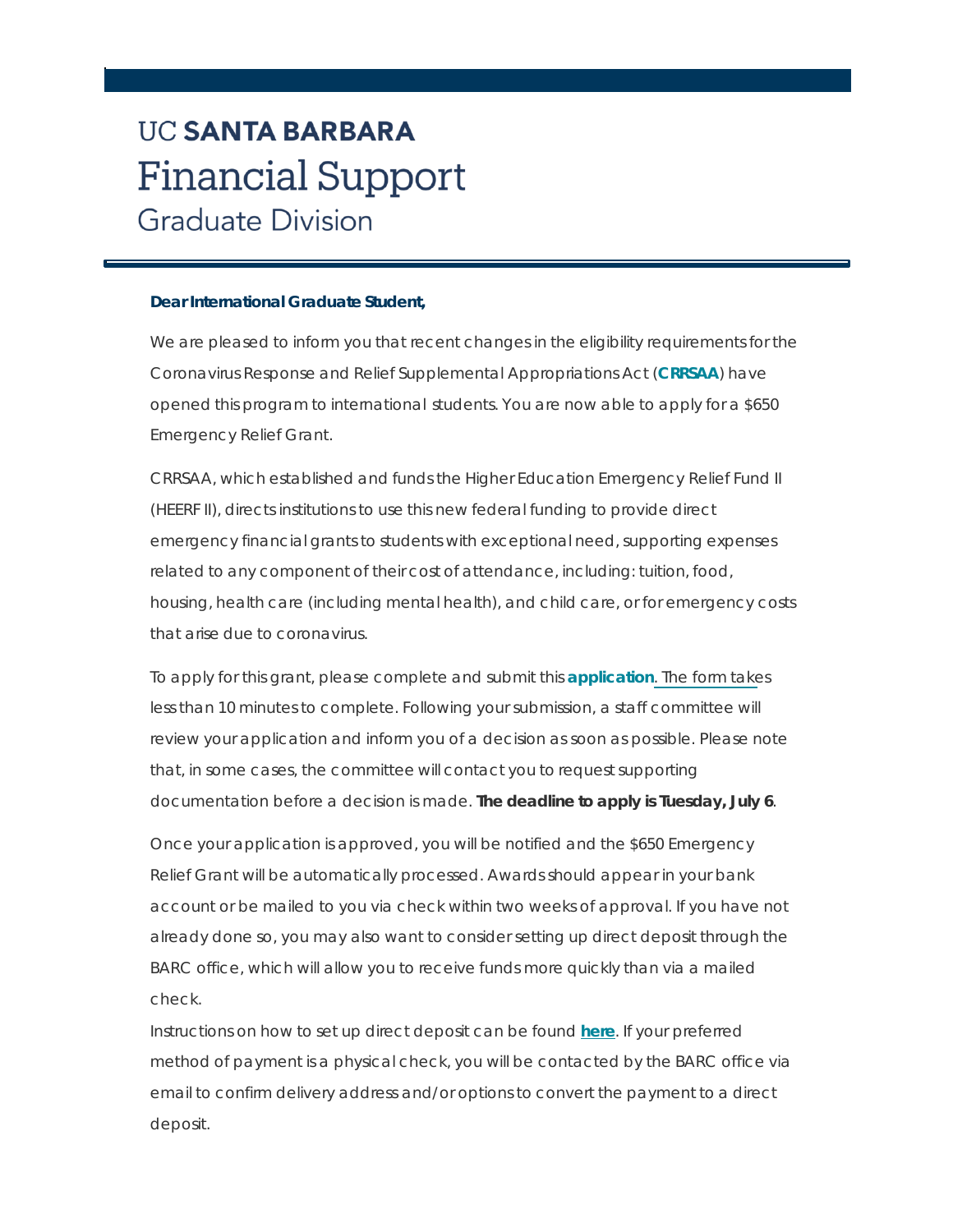## **Please be aware of these additional resources for students who are experiencing financial hardship:**

## **Basic Needs Peer [Advising](https://t.e2ma.net/click/xy5q2e/tnunq3/posbfy) (available in person and remotely)**

The Food Security and Basic Needs Advising Center (SNAC), located in the UCEN, offers in person basic needs advising, CalFresh registration assistance, immediate resources such as mask and toiletries distribution, and more! Stop in during hours of operation. Please visit Food.ucsb.edu to live chat with a basic needs advocate to chat about resources.

## **Financial Crisis [Response](https://t.e2ma.net/click/xy5q2e/tnunq3/5gtbfy) Team**

The UCSB Financial Crisis Response Team exists to assist students who are facing a financial crisis or urgent financial need. This effort aims to assist undergraduate and graduate students who are facing significant financial difficulties that jeopardize their path to graduation. The team will review student's circumstances holistically to provide support and resource connection. Students may qualify for transitional housing, emergency grants, and meal plan scholarships to assist. Please reach out to **[financialcrisis@sa.ucsb.edu](https://mail.google.com/mail/?view=cm&fs=1&tf=1&to=Financialcrisis%40sa.ucsb.edu)** to request assistance.

## **Pantry Sites on Campus**

## **[Associated](https://t.e2ma.net/click/xy5q2e/tnunq3/l9tbfy) Students Food Bank**

Currently open for brown bag and seed bank distribution on Wednesdays 10:00 AM-2:00 PM and Friday 9:00-1:00 PM. AS Food Bank provides fresh, free and nutritious food as well as toiletries to the Gauchocommunity.

## **[Miramar](https://t.e2ma.net/click/xy5q2e/tnunq3/11ubfy) Food Pantry**

Serving our West Campus student community, the Miramary Pantry is open Monday, Tuesday and Thursdays from 4:00-7:00 PM. The Miramar Pantry provides free healthy food to all qualified\* UCSB students to ensure Gauchos are food secure! Students can visit the pantry each day it is open.

## **Sincerely,**

## **The Graduate Division Financial Support Unit**

For more information, contact the **[Financial](https://mail.google.com/mail/?view=cm&fs=1&tf=1&to=financial%40graddiv.ucsb.edu&su=Query) Support Team**.